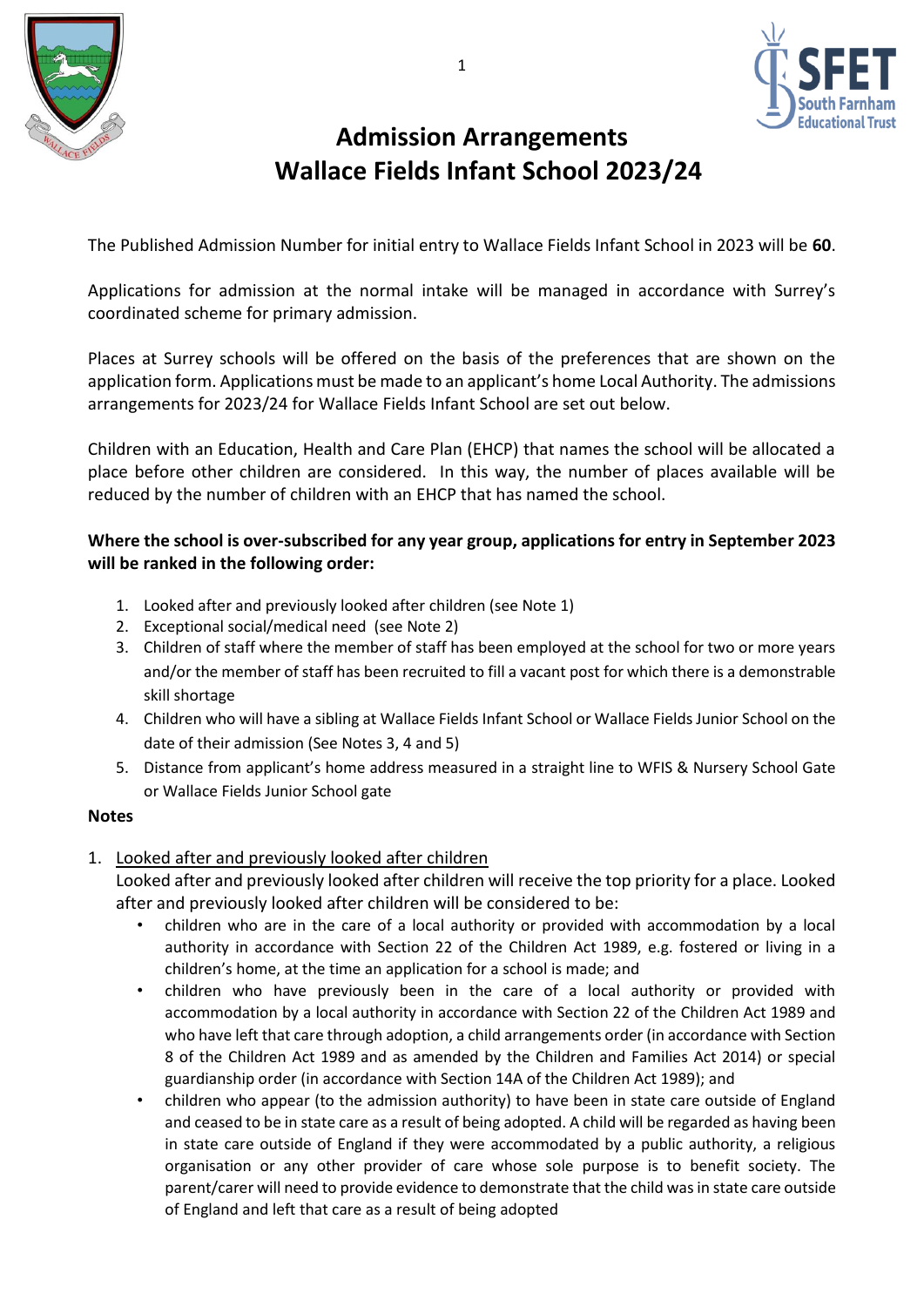### 2. Exceptional social/medical need

Occasionally there will be a very small number of children for whom exceptional social or medical circumstances apply which will warrant a placement at this school. The exceptional social or medical circumstances might relate to either the child or the parent/carer. Supporting evidence from a professional is required such as a doctor and/or consultant for medical cases or a social worker, health visitor, housing officer, the police or probation officer for other social circumstances. This evidence must confirm the circumstances of the case and must set out why the child should attend this school and why no other school could meet the child's needs.

Providing evidence does not guarantee that a child will be given priority at this school and in each case a decision will be made based on the merits of the case and whether the evidence demonstrates that a placement should be made at this school above any other.

Common medical conditions and allergies can usually be supported in all mainstream schools, therefore priority under the school's exceptional medical criterion would not normally be given for these. In addition, routine child minding arrangements would not normally be considered to be an exceptional social reason for placement at this school. A

#### 3. Members of Staff

In order to qualify, a member of staff will need to have been employed for at least two years' with the school, at the time of application. This criterion will also apply to those staff members with less than two years' service but only where they have been recruited to fill a vacant post for which there is a demonstrable skill shortage

### 4. Siblings

A sibling will be considered to be a brother or sister (that is, another child of the same parents, whether living at the same address or not), a half-brother or half-sister or a step-brother or stepsister or an adoptive or foster sibling, living as part of the same family unit at the same address.

A child will be given sibling priority if they have a sibling on roll at Wallace Fields Infant School or Wallace Fields Junior School and that sibling is still expected to be on roll at either school at the time of the child's admission. This will apply both at the initial allocation of places and also when prioritising the waiting list. Giving sibling priority has the effect of maximising the opportunity for children in the same family to be educated at the same school or at a school which operates shared sibling priority.

At the initial allocation, when an applicant is applying for a Reception place at Wallace Fields Infant School and the child has a sibling currently attending Year 2 but who will have left by the time the younger child starts, the younger child will be considered under the sibling criterion as part of the initial allocation. This is because, due to the feeder link, they will be expected to still have a sibling at Wallace Fields Junior School at the time of admission.

Any child remaining on the waiting list after 1 September 2023 will be considered to be an application for in year admission.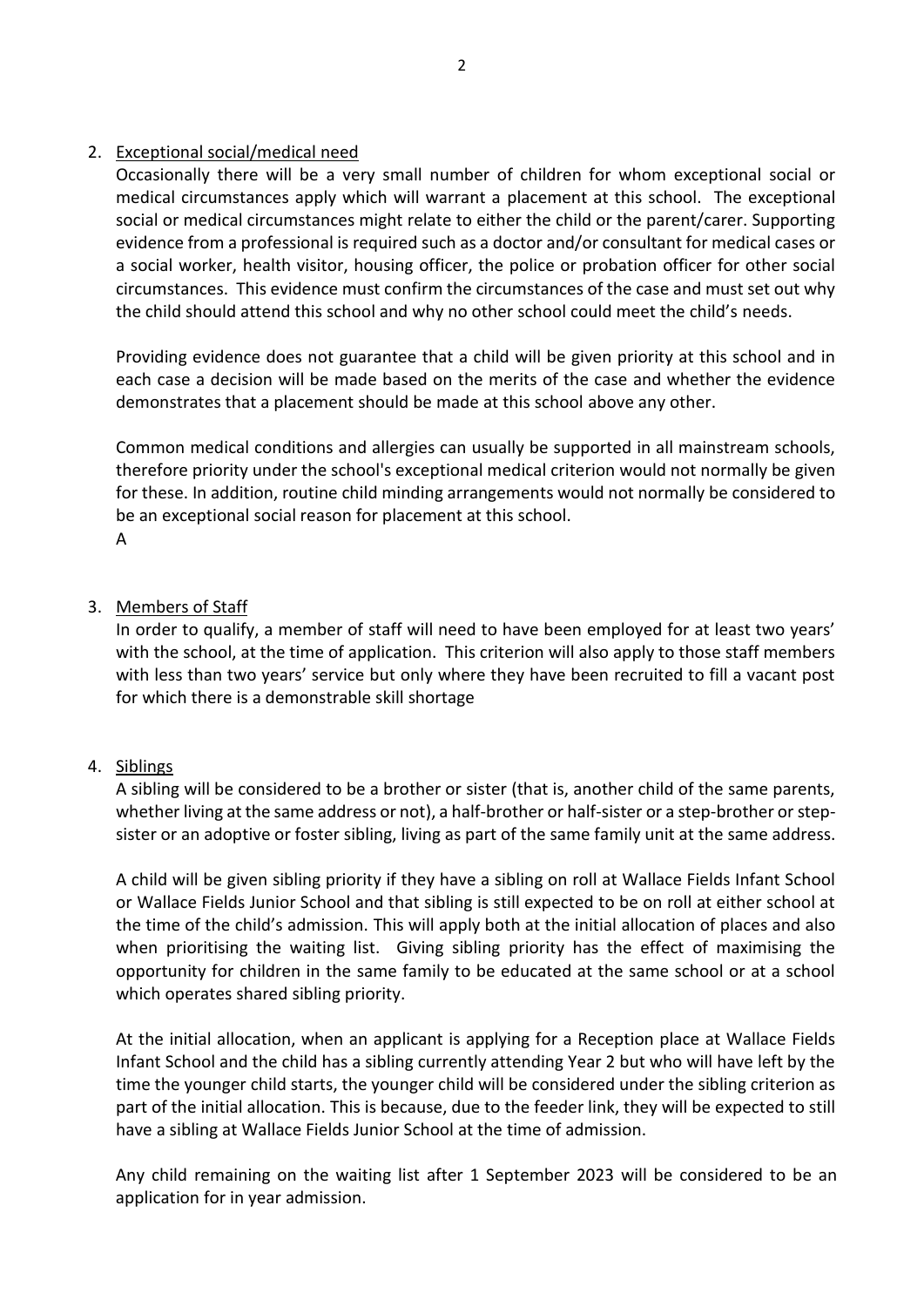### 5. Home address

The child's home address excludes any business, or childminder's address and must be the child's normal place of residence. It also excludes any relative's address unless the child lives at that address as their normal place of residence. Where the child is subject to a child arrangements order and that order stipulates that the child will live with one parent/carer more than the other, the address to be used will be the one where the child is expected to live for the majority of the time.

For other children, the address used, will be the address where the child lives the majority of the time. In other cases, where the child spends an equal time between their parents/carers, it will be up to the parent/carers to agree which address to use. Where a child spends their time equally between their parents/carers and they cannot agree on who should make the application, we will accept an application from the parent/carer who is registered for child benefit. If neither parent is registered for child benefit we will accept the application from the parent/carer whose address is registered with the child's current school or nursery.

We will not generally accept a temporary address, if the main carer of the child still possesses a property that has previously been used as a home address, nor will we accept a temporary address if we believe it has been used solely or mainly to obtain a school place when an alternative address is still available to that child. All distances will be measured by the computerised Geographical Information System maintained by Surrey's admissions team.

The address to be used for the initial allocation of places to Reception will be the child's address at the closing date for application. Changes of address may be considered in accordance with Surrey's coordinated scheme if there are exceptional reasons behind the change, such as if a family has just moved to the area. The address to be used for waiting lists, after the initial allocation, will be the child's current address. Any offer of a place on the basis of address is conditional upon the child living at the appropriate address on the relevant date. Applicants have a responsibility to notify the school and Surrey County Council of any change of address.

6. Tie breaker and the admission of twins, triplets, other multiple births or siblings born in the same academic year

Where two or more children share a priority for a place, e.g. where two children live equidistant from a school, random allocation will be used to determine which child should be given priority.

In the case of multiple births, where children have equal priority for a place, Wallace Fields Infant school will draw lots to determine which child should be given priority. If after the allocation one or more places can be offered but there are not sufficient places for all of them, each child will be offered a place.

### 7. Waiting lists

Where there are more children than places available, waiting lists will operate for each year group according to the oversubscription criteria for the school without regard to the date the application was received or when a child's name was added to the waiting list.

Waiting lists for all year groups will be maintained until 31 July 2024, when they will be cancelled. Applicants who wish a child to remain on the waiting list after this date must reapply for in-year admission.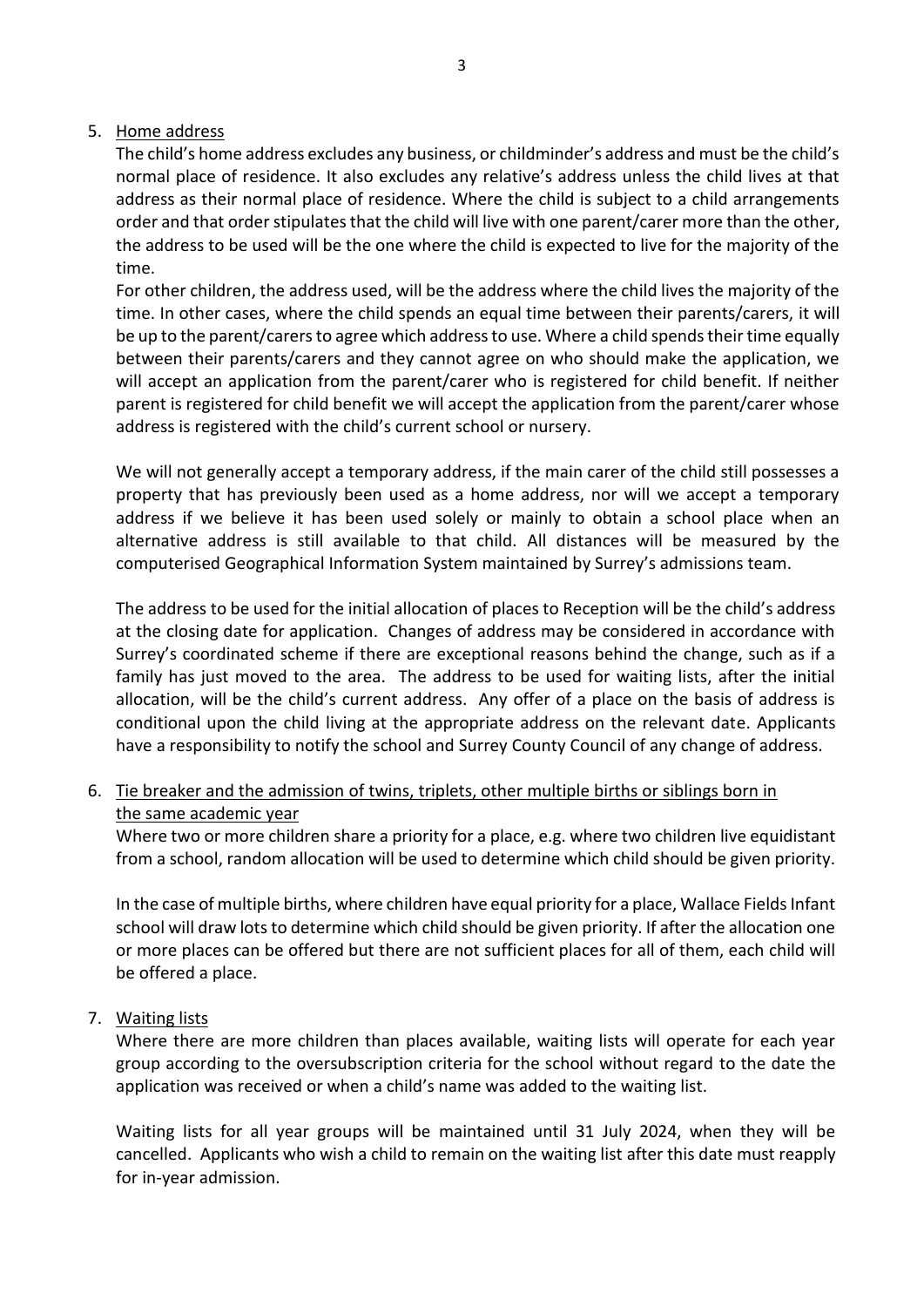# 8. In-year admissions

The following applications will be treated as in-year admissions during 2023/24:

- applications for admission to Reception which are received after 1 September 2023;
- all other applications for admission to Years 1 to 2.

Applications for Wallace Fields Infant School must be made to the school. Where there are more applications than places available, each application will be ranked in accordance with the published oversubscription criteria for each school.

# 9. Starting school

There is a single intake into Reception. All children whose date of birth falls between 1 September 2018 and 31 August 2019 will be eligible to apply for a full time place in Reception at the school for September 2023. Applicants can defer their child's entry to Reception until later in the school year, but this will not be agreed beyond the beginning of the term after the child's fifth birthday, nor beyond the beginning of the final term of the academic year for which the offer was made. Applicants may also arrange for their child to start part time until their child reaches statutory school age.

# 10. The admission of children outside of their chronological year group

Applicants may choose to seek a place outside their child's chronological (correct) year group. Decisions will be made on the basis of the circumstances of each case and what is in the best interests of the child concerned.

- Applicants who are applying for their child to have a decelerated entry to school, i.e. to start later than other children in their chronological age group, should initially apply for a school place in accordance with the deadlines that apply for their child's chronological age. If, in liaison with the headteacher, governors agree for the child to have a decelerated entry the place cannot be deferred and instead the applicant will be invited to apply again in the following year for the decelerated cohort
- Applicants who are applying for their child to have an accelerated entry to school, i.e. to start earlier than other children in their chronological age group, must initially apply for a school place at the same time that other families are applying for that cohort. If, in liaison with the headteacher, governors agree for the child to have an accelerated entry, the application will be processed. If it is not agreed for the child to have an accelerated entry, the applicant will be invited to apply again in the following year for the correct cohort

Applicants must state clearly why they feel admission to a different year group is in the child's best interest and provide what evidence they have to support this. More information on educating children out of their chronological year group and the process for making such requests is available at [www.surreycc.gov.uk/admissions.](http://www.surreycc.gov.uk/admissions)

### 11. Nursery Admissions

The admission arrangements for the Nursery at Wallace Fields Infant School are available on the Wallace Fields Infant school's website [http://www.wallacefieldsinfantschool.co.uk/.](http://www.wallacefieldsinfantschool.co.uk/)

12. Home to school transport